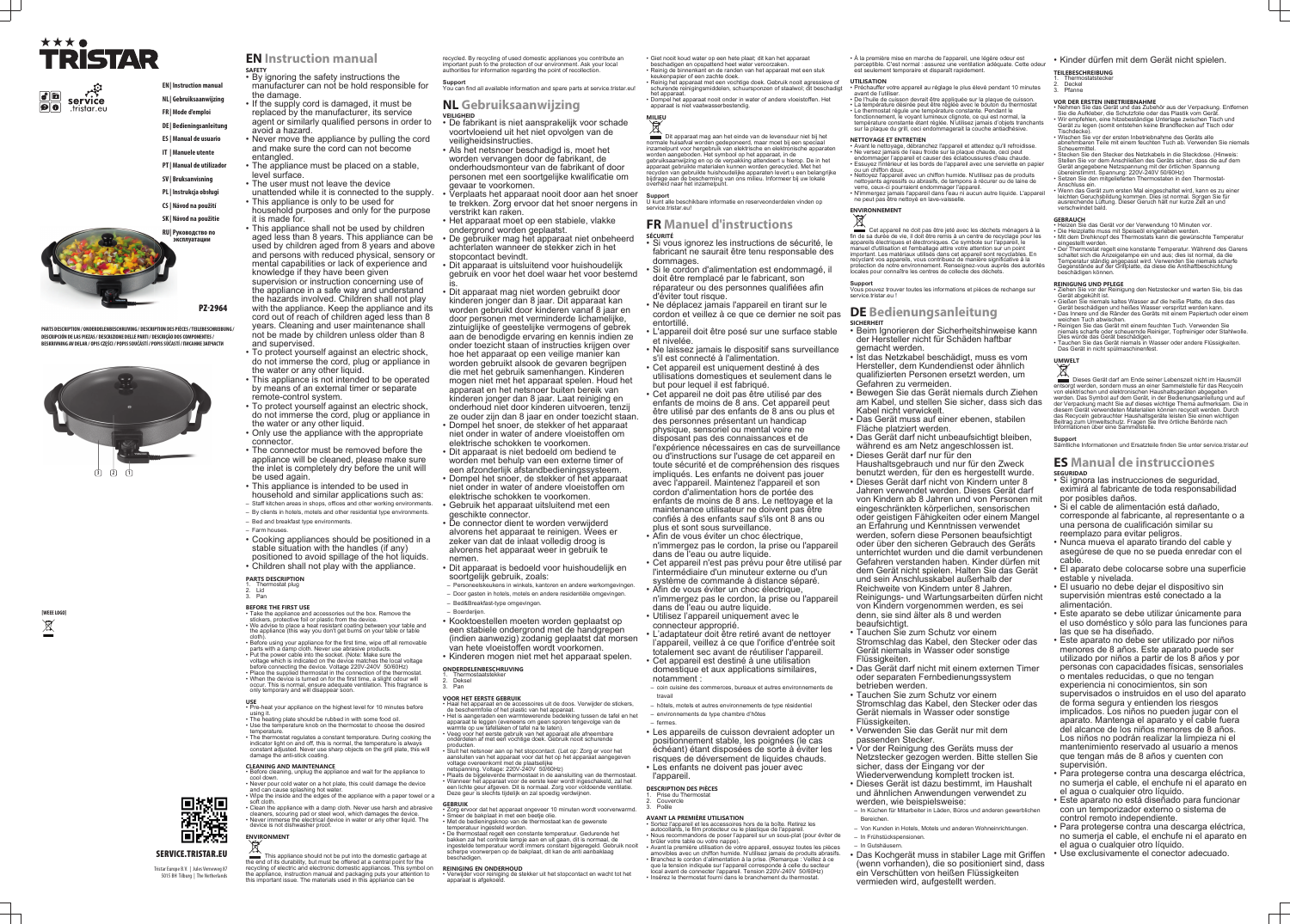- El conector debe extraerse antes de limpiar el aparato, asegúrese de que la toma esté totalmente seca antes de volver a usar la unidad.
- Este aparato se ha diseñado para el uso en el hogar y en aplicaciones similares, tales como: – zonas de cocina para el personal en tiendas, oficinas y otros entornos de trabajo.
- Clientes en hoteles, moteles y otros entornos de tipo residencial.
- Entornos de tipo casa de huéspedes.
- Granjas.
- Los aparatos de cocción deben colocarse en una posición estable con las asas (si las tiene) colocadas para evitar el derrame de líquidos calientes.
- Los niños no pueden jugar con el aparato.
- **DESCRIPCIÓN DE LOS COMPONENTES Enchufe termost**
- 2. Tapa Sartén

### **ANTES DEL PRIMER USO**

- Saque el aparato y los accesorios de la caja. Quite los adhesivos, la lámina protectora o el plástico del dispositivo.
- Se aconseja colocar un tapete resistente al calor entre la mesa y el aparato (de esta manera no se quema ni la mesa ni el mantel).
- Antes de utilizar el aparato por primera vez, pase un paño húmedo por todas las piezas desmontables. Nunca utilice productos abrasivos. • Conecte el cable de alimentación a la toma de corriente. (Nota: Asegúrese de que la tensión que se indica en el dispositivo coincida con
- la tensión local antes de conectarlo. Tensión 220V-240V 50/60Hz) • Coloque el termostato suministrado en la conexión para el termostato. • Cuando encienda el aparato por primera vez, este producirá un ligero
- olor. Este olor es normal y solo temporal, desaparecerá en unos minutos. Asegúrese de que la habitación está bien ventilada.

Este aparato no debe desecharse con la basura doméstica al final de su vida útil, sino que se debe entregar en un punto de recogida para el reciclaje de aparatos eléctricos y electrónicos. Este símbolo en el aparato, manual de instrucciones y embalaje quiere atraer su atención sobre esta importante cuestión. Los materiales utilizados en este aparato se pueden reciclar. Mediante el reciclaje de electrodomésticos, usted contribuye a fomentar la protección del medioambiente. Solicite más información sobre los puntos de recogida a las autoridades locales.

- **USO** Realice un calentamiento previo del aparato al nivel máximo durante 10 minutos antes de utilizarlo.
- Deberá frotar la placa de calor con aceite comestible. • Con el mando del termostato, se puede ajustar la temperatura deseada. • El termostato regula una temperatura constante. Durante la cocción, el piloto indicador se enciende y se apaga. Esto es normal ya que la
- temperatura se ajusta constantemente. Nunca utilice objetos punzantes sobre la plancha ya que pueden dañar la capa antiadherente
- **LIMPIEZA Y MANTENIMIENTO** • Antes de limpiar, desenchufe el aparato y espere a que el aparato se
- enfríe. • No vierta nunca agua sobre la plancha, se podría dañar el aparato y
- provocar salpicaduras de agua caliente. • Limpie el interior y los bordes del aparato con una toallita de papel o un paño suave.
- Limpie el aparato con un paño húmedo. No utilice productos de limpieza abrasivos o fuertes, estropajos o lana metálica porque se podría dañar el aparato.
- No sumerja nunca el aparato en agua o cualquier otro líquido. El aparato no se puede lavar en el lavavajillas.

# **MEDIO AMBIENTE**

### **Soporte**

¡Puede encontrar toda la información y recambios en service.tristar.eu!

## **PT Manual de Instruções**

### **SEGURANÇA**

- Se não seguir as instruções de segurança, o fabricante não pode ser considerado responsável pelo danos.
- Se o cabo de alimentação estiver danificado, deve ser substituído pelo fabricante, o seu representante de assistência técnica ou alguém com qualificações semelhantes para evitar perigos.
- Nunca desloque o aparelho puxando pelo cabo **PL Instrukcje użytkowania** e certifique-se de que este nunca fica preso.
- O aparelho deve ser colocado numa superfície plana e estável.
- O utilizador não deve abandonar o aparelho enquanto este estiver ligado à alimentação.
- Este aparelho destina-se apenas a utilização doméstica e para os fins para os quais foi concebido.
- Este aparelho não deve ser utilizado por crianças com idades compreendidas entre menos de 8 anos. Este aparelho pode ser utilizado por crianças com mais de 8 anos e por pessoas com capacidades físicas, sensoriais ou mentais reduzidas, assim como com falta de experiência e conhecimentos, caso sejam supervisionadas ou instruídas sobre como utilizar o aparelho de modo seguro e compreendam os riscos envolvidos. As crianças não devem brincar com o aparelho. Mantenha o aparelho e respectivo cabo fora do alcance de crianças com idade inferior a 8 anos. A limpeza e manutenção não devem ser realizadas por crianças a não ser que tenham
- mais de 8 anos e sejam supervisionadas. • Para se proteger contra choques eléctricos, não mergulhe o cabo, a ficha nem o aparelho em água ou qualquer outro líquido.

Este aparelho não deve ser depositado no lixo doméstico no fim da sua vida útil, mas deve ser entregue num ponto central de reciclagem de aparelhos domésticos eléctricos e electrónicos. Este símbolo indicado no aparelho, no manual de instruções e na embalagem chama a sua atenção para a importância desta questão. Os materiais utilizados neste aparelho podem ser reciclados. Ao reciclar aparelhos domésticos usados, está a contribuir de forma significativa para a protecção do nosso ambiente. Solicite às autoridades locais informações relativas aos pontos de recolha.

- Este aparelho não se destina a ser operado através de um temporizador externo ou sistema de controlo à distância independente.
- Para se proteger contra choques eléctricos, não mergulhe o cabo, a ficha nem o aparelho em água ou qualquer outro líquido.
- Utilize o aparelho apenas com o conector adequado.
- Deve retirar o cabo antes de limpar o aparelho. Certifique-se de que a entrada está completamente seca antes de utilizar novamente a unidade.
- Este aparelho destina-se a ser usado em aplicações domésticas e semelhantes tais como:
- Zonas de cozinha profissional em lojas, escritórios e outros ambientes de trabalho.
- Por clientes de hotéis, motéis e outros ambientes de tipo residencial.
- Ambientes de dormida e pequeno almoço. – Quintas.
- Os aparelhos de cozinha devem ser colocados numa situação estável com as pegas (se existirem) posicionadas para evitar derramamentos de líquidos quentes.
- As crianças não devem brincar com o aparelho.

- Pokrywka
- 3. Patelnia

### **DESCRIÇÃO DAS PEÇAS**

- Ficha do termó **Tampa**
- Panela

### **ANTES DA PRIMEIRA UTILIZAÇÃO**

- Retire o aparelho e os acessórios da caixa. Retire os autocolantes, a película ou plástico de protecção do aparelho. • Aconselhamos a colocar um revestimento resistente ao calor entre a
- sua mesa e o aparelho (desta forma não queima a mesa nem a toalha). • Antes de utilizar o aparelho pela primeira vez, limpe todas as peças amovíveis com um pano húmido. Nunca utilize produtos abrasivos.
- Ligue o cabo de alimentação à tomada. (Nota: Antes de ligar o aparelho, certifique-se de que a tensão indicada no mesmo corresponde à tensão local. Tensão 220V-240V 50/60Hz) • Coloque o termóstato fornecido na ligação do termóstato.
- Quando o dispositivo é ligado pela primeira vez, irá sentir um ligeiro odor. Isto é normal, assegure que existe uma ventilação adequada. Este odor é apenas temporário e irá desaparecer em breve. **UTILIZAÇÃO**
- Pré-aqueça o seu aparelho no nível mais alto durante 10 minutos antes de o utilizar.
- A placa de pré-aquecimento deve ser esfregada com óleo alimentar. Com o botão do termóstato pode definir a temperatura desejada. • O termóstato regula a temperatura de um modo constante. Durante a
- cozedura, o indicador luminoso irá acender-se e apagar-se, isto é normal, a temperatura é constantemente ajustada. Nunca utilize objectos pontiagudos na grelha, pois danificará a camada antiaderente. **LIMPEZA E MANUTENÇÃO**
- Antes de limpar, desligue o aparelho da tomada e aguarde até
- arrefecer.
- Nunca deite água fria na placa quente pois danificará o aparelho e pode provocar salpicos de água quente. • Limpe o interior e as extremidades do aparelho com papel de cozinha ou um pano macio.
- Limpe o aparelho com um pano húmido. Nunca use produtos de limpeza agressivos e abrasivos, esfregões de metal ou palha de aço, que danifica o dispositivo.
- Nunca mergulhe o aparelho na água ou noutro líquido. O aparelho não é adequado para a máquina de lavar louça.
- Collocare l'apparecchio su una superficie stabile e piana.
- Non lasciare mai l'apparecchio senza sorveglianza quando è collegato
- all'alimentazione. • Questo apparecchio è destinato a un uso esclusivamente domestico e deve essere utilizzato soltanto per gli scopi previsti. • L'apparecchio non deve essere utilizzato da
- bambini di età inferiore agli 8 anni. L'apparecchio può essere utilizzato da bambini di almeno 8 anni e da persone con ridotte capacità fisiche, sensoriali o mentali oppure senza la necessaria pratica ed esperienza sotto
- la supervisione di un adulto o dopo aver ricevuto adeguate istruzioni sull'uso in sicurezza dell'apparecchio e aver compreso i
- possibili rischi. I bambini non devono giocare con l'apparecchio. Mantenere l'apparecchio e il relativo cavo fuori dalla portata dei bambini di età inferiore agli 8 anni. I bambini non devono eseguire interventi di manutenzione e pulizia almeno che non abbiano più di 8 anni e non siano controllati.
- Per proteggersi dalle scosse elettriche, non immergere il cavo, la spina o l'apparecchio nell'acqua né in qualsiasi altro liquido. • Il funzionamento di questo apparecchio non
- prevede l'utilizzo di un timer esterno o di un telecomando separato. • Per proteggersi dalle scosse elettriche, non
- immergere il cavo, la spina o l'apparecchio nell'acqua né in qualsiasi altro liquido. • Usare l'apparecchio solo con il connettore appropriato.
- È necessario rimuovere il connettore prima di pulire l'apparecchio, assicurarsi che l'ingresso sia completamente asciutto prima di usare di nuovo l'unità.
- Questo apparecchio è concepito per uso domestico e applicazioni simili come:
- Aree cucine per il personale in negozi, uffici e altri ambienti lavorativi. – Per i clienti in hotel, motel e altri ambienti di tipo residenziale. – Ambienti di tipo Bed and breakfast.
- Fattorie.
- Gli apparecchi di cottura devono essere posizionati su una superficie stabile con i manici (se presenti) posizionati in modo tale da evitare fuoriuscite di liquidi caldi. • I bambini non devono giocare con
- l'apparecchio.
- **DESCRIZIONE DELLE PARTI**
- 1. Spina termostato **Coperchio**
- Pentola

# **AMBIENTE**

## **Assistência**

Encontra todas as informações e peças de substituição em service.tristar.eu!

## **BEZPIECZEŃSTWO**

- Producent nie ponosi odpowiedzialności za uszkodzenia w przypadku nieprzestrzegania instrukcji bezpieczeństwa.
- W przypadku uszkodzenia kabla zasilania, aby uniknąć zagrożenia, musi on być wymieniony przez producenta, jego agenta serwisowego lub osoby o podobnych kwalifikacjach.
- Nie wolno przesuwać urządzenia, ciągnąć za przewód ani dopuszczać do zaplątania kabla. • Urządzenie należy umieścić na stabilnej i
- wypoziomowanej powierzchni.
- Nigdy nie należy zostawiać włączonego urządzenia bez nadzoru.
- Urządzenie przeznaczone jest tylko do eksploatacji w gospodarstwie domowym, w
- sposób zgodny z jego przeznaczeniem. • Dzieci poniżej 8 roku życia nie mogą używać tego urządzenia. Z urządzenia mogą korzystać dzieci w wieku od 8 lat oraz osoby o ograniczonych możliwościach fizycznych, sensorycznych i psychicznych bądź nieposiadające odpowiedniej wiedzy i doświadczenia, pod warunkiem, że są nadzorowane lub otrzymały instrukcje dotyczące bezpiecznego używania urządzenia,

Questo apparecchio non deve essere posto tra i rifiuti domestici alla fine del suo ciclo di vita, ma deve essere smaltito in un centro di riciclaggio per dispositivi elettrici ed elettronici domestici. Questo simbolo sull'apparecchio, il manuale di istruzioni e la confezione sottolineano tale importante questione. I materiali usati in questo apparecchio possono essere riciclati. Riciclando gli apparecchi domestici è possibile contribuire alla protezione dell'ambiente. Contattare le autorità locali per informazioni in merito ai punti di raccolta.

a także rozumieją związane z tym zagrożenia. Dzieciom nie wolno bawić się urządzeniem. Urządzenie oraz dołączony do niego kabel należy przechowywać poza zasięgiem dzieci, które nie ukończyły 8 lat. Czyszczenia i konserwacji nie powinny wykonywać dzieci chyba, że ukończyły 8 lat i znajdują się pod

- nadzorem osoby dorosłej. • Aby uniknąć porażenia prądem elektrycznym, nie należy zanurzać przewodu, wtyczki ani urządzenia w wodzie bądź w innej cieczy.
- Urządzenie nie powinno być używane w połączeniu z zewnętrznym wyłącznikiem czasowym lub osobnym urządzeniem sterującym.
- Aby uniknąć porażenia prądem elektrycznym, nie należy zanurzać przewodu, wtyczki ani
- urządzenia w wodzie bądź w innej cieczy. • Używaj urządzenie wyłącznie z właściwą wtyczką.
- Wtyczka musi zostać wyjęta z gniazdka na czas czyszczenia, upewnij się, że wejście będzie całkowicie suche przed ponownym użyciem.
- To urządzenie zaprojektowano do użycia w domu oraz w celu podobnych zastosowań w miejscach takich jak:
- Pomieszczenia kuchenne w sklepach, biurach i innych miejscach
- pracy – Przez klientów w hotelach, motelach i innych ośrodkach tego typu – Ośrodki oferujące noclegi ze śniadaniem
- Gospodarstwa rolne
- Urządzenia do gotowania należy umieszczać na stabilnym podłożu z rączkami (jeżeli są dostępne) w położeniu zapobiegającym rozlaniu gorącej cieczy.
- Dzieciom nie wolno bawić się urządzeniem.

### **Termostatkontak** 2. Lock

#### **OPIS CZĘŚCI** 1. Wtyczka termostatu

### **PRZED PIERWSZYM UŻYCIEM**

- Urządzenie i akcesoria należy wyjąć z pudełka. Usuń z urządzenia naklejki, folię ochronną lub elementy plastikowe. • Zalecane jest umieszczenie odpornej na ciepło powłoki między stołem a urządzeniem (dzięki temu można zapobiec przypaleniu stołu lub
- obrusa). • Przed pierwszym użyciem urządzenia należy wytrzeć wszystkie
- wyjmowane części wilgotną szmatką. Nigdy nie należy używać szorstkich środków czyszczących. • Kabel zasilający należy podłączyć do gniazda elektrycznego. (Uwaga:
- Przed podłączeniem urządzenia należy sprawdzić, czy napięcie wskazane na urządzeniu odpowiada napięciu sieci lokalnej. Napięcie: 220V-240V 50/60Hz) • Dostarczony wraz z urządzeniem termostat umieścić w złączu na
- termostat. • Przy pierwszym włączeniu urządzenia pojawi się delikatny zapach. Jest to normalne, należy zapewnić odpowiednią wentylację. Zapach ten jest
- tymczasowy i szybko zniknie.

Denna apparat ska ej slängas bland vanligt hushållsavfall när den slutat fungera. Den ska slängas vid en återvinningsstation för elektriskt och elektroniskt hushållsavfall. Denna symbol på apparaten, bruksanvisningen och förpackningen gör dig uppmärksam på detta. Materialen som används i denna apparat kan återvinnas. Genom att återvinna hushållsapparater gör du en viktig insats för att skydda vår miljö. Fråga de lokala myndigheterna var det finns insamlingsställen.

### **UŻYTKOWANIE** • Przed rozpoczęciem użytkowania nagrzej wstępnie urządzenie do

antyprzylepne

najwyższego poziomu przez 10 minut. • Posmaruj płytę grzejną niewielką ilością oleju.

• Pokrętłem termostatu można ustawić żądaną temperaturę.

• Termostat utrzymuje stałą temperaturę urządzenia. W trakcie pieczenia światełko kontrolki zapala się i gaśnie — jest to normalne, temperatura podlega stałej regulacji. Do operowania na płycie grzejnej nigdy nie używać ostrych przedmiotów — powoduje to uszkodzenie powłoki

**CZYSZCZENIE I KONSERWACJA**

• Przed czyszczeniem wyjąć wtyczkę z gniazda i odczekać, aż urządzenie

• Nigdy nie wylewać zimnej wody na gorącą płytę, ponieważ mogłoby to uszkodzić urządzenie i spowodować rozprysk gorącej wody. • Wnętrze i krawędzie urządzenia należy wytrzeć ręcznikiem papierowym

lub miękką szmatką.

wystygnie

• Zewnętrzną obudowę należy czyścić wilgotną szmatką. Nie należy nigdy używać ostrych ani szorstkich środków czyszczących, zmywaków do szorowania oraz druciaków, aby nie uszkodzić urządzenia. • Nie należy nigdy zanurzać urządzenia w wodzie ani żadnym innym płynie. Urządzenie nie nadaje się do mycia w zmywarce do naczyń.

Zástrčka termostatu 2. Víko

**ŚRODOWISKO**

Po zakończeniu eksploatacji urządzenia nie należy wyrzucać go wraz z odpadami domowymi. Urządzenie to powinno zostać zutylizowane w centralnym punkcie recyklingu domowych urządzeń elektrycznych i elektronicznych. Ten symbol znajdujący się na urządzeniu, w instrukcjach użytkowania i na opakowaniu oznacza ważne kwestie, na które należy zwrócić uwagę. Materiały, z których wytworzono to urządzenie, nadają się do przetworzenia. Recykling zużytych urządzeń gospodarstwa domowego jest znaczącym wkładem użytkownika w ochronę środowiska. Należy skontaktować się z władzami lokalnymi, aby uzyskać informacje

dotyczące punktów zbiórki odpadów.

**Wsparcie**

Wszelkie informacje i części zamienne są dostępne na stronie

service.tristar.eu.

**IT Istruzioni per l'uso**

**SICUREZZA**

• Il produttore non è responsabile di eventuali danni e lesioni conseguenti alla mancata osservanza delle istruzioni di sicurezza.

• Se il cavo di alimentazione è danneggiato, deve essere sostituito dal produttore, da un addetto all'assistenza o da personale con qualifiche

analoghe per evitare rischi.

• Non spostare mai l'apparecchio tirandolo per il cavo e controllare che il cavo non possa rimanere impigliato.

- **PRIMA DEL PRIMO UTILIZZO**
- Estrarre apparecchio e accessori dall'imballaggio. Rimuovere adesivi, pellicola protettiva o plastica dall'apparecchio. • Si consiglia di collocare una protezione resistente al calore tra tavolo e apparecchio (per evitare segni di bruciatura su tavolo e tovaglia).
- Prima di usare l'apparecchio per la prima volta, pulire tutte le parti amovibili con un panno umido. Non utilizzare mai prodotti abrasivi. • Collegare il cavo di alimentazione alla presa. (Nota: Assicurarsi che la tensione indicata sul dispositivo corrisponda alla tensione locale prima di
- collegarlo. Tensione 220 V-240 V 50/60 Hz) • Collegare il termostato in dotazione con il relativo dispositivo. • Quando il dispositivo viene acceso per la prima volta, emetterà un
- leggero cattivo odore. Ciò è normale, garantire un'adeguata ventilazione. L'odore è solo temporaneo e scomparirà presto.
- Preriscaldare l'apparecchio al livello più alto per 10 minuti prima di utilizzarlo.
- Strofinare la piastra di riscaldamento con olio alimentare. • La temperatura desiderata può essere impostata con la manopola del
- termostato. • Il termostato regola una temperatura costante. Durante la cottura, la spia si accende e si spegne, questo è normale, la temperatura è sempre regolata costantemente. Non usare mai oggetti affilati sulla piastra di cottura, potrebbero danneggiare il rivestimento antiaderente.

**USO**

### **PULIZIA E MANUTENZIONE**

- Prima della pulizia, scollegare l'apparecchio ed attendere che l'apparecchio si raffreddi.
- Non versare mai acqua fredda sulla piastra calda per non danneggiare l'apparecchio né provocare spruzzi di acqua calda. • Asciugare l'interno e i bordi con un tovagliolo di carta o con un panno
- morbido. • Pulire l'apparecchio con un panno umido. Non usare mai detergenti duri e abrasivi, pagliette o lana d'acciaio, che danneggiano l'apparecchio. • Non immergere l'apparecchio in acqua o in altro liquido. Non è possibile pulire l'apparecchio in lavastoviglie.

## **AMBIENTE**

## **Assistenza**

Tutte le informazioni e le parti di ricambio sono disponibili sul sito service.tristar.eu.

## **SV Instruktionshandbok**

- **SÄKERHET** • Om dessa säkerhetsanvisningar ignoreras kan inget ansvar utkrävas av tillverkaren för
- eventuella skador som uppkommer. • Om nätsladden är skadad måste den bytas ut av tillverkaren, dess servicerepresentant eller liknande kvalificerade personer för att undvika fara.
- Flytta aldrig apparaten genom att dra den i sladden och se till att sladden inte kan trassla in sig.
- Apparaten måste placeras på en stabil, jämn yta.
- Använd aldrig apparaten obevakad när den är ansluten till vägguttaget.
- Denna apparat får endast användas för hushållsändamål och endast för det syfte den är konstruerad för.
- Apparaten ska inte användas av barn som är yngre än 8 år. Apparaten kan användas av barn från och med 8 års ålder och av personer med ett fysiskt, sensoriskt eller mentalt handikapp eller brist på erfarenhet och kunskap om de övervakas eller instrueras om hur apparaten ska användas på ett säkert sätt och förstår de risker som kan uppkomma. Barn får inte leka med apparaten. Håll apparaten och nätkabeln utom räckhåll för barn som är yngre än 8 år. Rengöring och underhåll får inte utföras av barn såvida de inte är äldre än 8 år och övervakas.
- För att undvika elektriska stötar ska du aldrig sänka ned sladden, kontakten eller apparaten i vatten eller någon annan vätska.
- Denna apparat är inte avsedd att användas med hjälp av en extern timer eller separat fjärrkontrollsystem.
- För att undvika elektriska stötar ska du aldrig sänka ned sladden, kontakten eller apparaten i vatten eller någon annan vätska.
- Apparaten får endast användas med lämplig kontakt.
- Kontakten måste tas bort innan apparaten ska rengöras, se till inloppet är helt torrt innan apparaten kommer att användas igen.
- Denna apparat är avsedd för hushållsbruk och liknande användningsområden, såsom:
- Personalkök i butiker, på kontor och i andra arbetsmiljöer.
- Av gäster på hotell, motell och andra liknande boendemiljöer.
- "Bed and breakfast" och liknande boendemiljöer.

## – Bondgårdar.

- Matlagningsapparater bör placeras stabilt med handtagen (om några finns) placerade för att undvika spill av varma vätskor.
- Barn får inte leka med apparaten.
- **BESKRIVNING AV DELAR**

### 3. Panna **FÖRE FÖRSTA ANVÄNDNING**

- Ta ut apparaten och tillbehören ur lådan. Avlägsna klistermärken, skyddsfolie och plast från apparaten.
- Vi rekommenderar att du placerar ett värmeskydd mellan apparaten och bordet (för att undvika brännmärken på bordet eller bordsduken).
- Innan apparaten används för första gången, torka av alla avtagbara delar med en dammtrasa. Använd aldrig slipande produkter. • Anslut nätsladden till uttaget. (Obs: Kontrollera att spänningen som står
- angiven på enheten motsvarar den lokala spänningen innan du ansluter enheten. Spänning 220V-240V 50/60Hz)
- Placera den medföljande termostaten så att den ansluts till termostatingången.
- När enheten slås på för första gången kommer det att lukta lite. Det är normalt, se till att det är välventilerat. Lukten kommer snart att försvinna.
- **ANVÄNDNING** • Förvärm maskinen på det högsta läget i 10 minuter innan du använder
- den. Värmeplattan bör smörjas in med lite matolja.
- Vrid ratten på termostaten, till ett lämpligt temperaturläge.
- Termostaten reglerar en konstant temperatur. Indikatorn tänds och släcks under matlagning, detta är normalt, temperaturen är alltid konstant reglerad. Använd aldrig vassa föremål på grillplattan då detta skadar non-stick-beläggningen.

- **RENGÖRING OCH UNDERHÅLL** Innan rengöring, dra ur kontakten och vänta tills apparaten har svalnat. • Häll aldrig kallt vatten på den heta plattan då detta kan skada apparaten och få hett vatten att stänka på omgivningen.
- Torka av insidan och kanterna på apparaten med en pappershandtug eller mjuk tygbit.
- Rengör apparaten med en fuktig trasa. Använd aldrig starka och slipande rengöringsmedel, skursvamp eller stålull som skadar
- apparaten. • Sänk aldrig apparaten i vatten eller i någon annan vätska. Apparaten kan inte diskas i diskmaskin.

## **OMGIVNING**

**Support** Du hittar all tillgänglig information och reservdelar på service.tristar.eu!

## **CS Návod k použití BEZPEČNOST**

- Při ignorování bezpečnostních pokynů není výrobce odpovědný za případná poškození. • Pokud je napájecí kabel poškozen, musí být
- vyměněn výrobcem, jeho servisním zástupcem nebo podobně kvalifikovanou osobou, aby se předešlo možným rizikům.
- Nikdy spotřebič nepřenášejte tažením za přívodní šňůru a ujistěte se, že se kabel nemůže zaseknout.
- Spotřebič musí být umístěn na stabilním a rovném povrchu.
- Nikdy nenechávejte zapnutý spotřebič bez dozoru.
- Tento spotřebič lze použít pouze v domácnosti za účelem, pro který byl vyroben.
- Tento spotřebič nesmí používat děti mladších 8 let. Tento spotřebič mohou osoby starší 8 let a lidé se sníženými fyzickými, smyslovými nebo mentálními schopnostmi či nedostatkem zkušeností a znalostí používat, pouze pokud jsou pod dohledem nebo dostali instrukce týkající se bezpečného použití přístroje a rozumí možným rizikům. Děti si nesmí hrát se spotřebičem. Udržujte spotřebič a kabel mimo dosahu dětí mladších 8 let. Čištění a údržbu nemohou vykonávat děti, které jsou mladší 8 let a bez dozoru.
- Abyste se ochránili před elektrickým výbojem, neponořujte napájecí kabel, zástrčku či
- spotřebič do vody či jiné tekutiny. • Tento spotřebič není určen k tomu, aby byl ovládán pomocí externího časovače nebo odděleného systému dálkového ovládání.
- Abyste se ochránili před elektrickým výbojem, neponořujte napájecí kabel, zástrčku či spotřebič do vody či jiné tekutiny.
- Přístroj používejte pouze s vhodným konektorem.
- Konektor musí být předtím, než je přístroj čištěn, vyjmutý, prosím, zajistěte, aby byl vstup zcela suchý předtím, než bude přístroj opět v provozu.
- Tento spotřebič je určený k použití v domácnosti a k podobnému používání, jako například:
- kuchyňky personálu v obchodech, kancelářích a na jiných pracovištích.
- Klienty v hotelích, motelech a jiných ubytovacích zařízeních. – V penzionech
- Na statcích a farmách
- Varná zařízení je třeba nastavit do stabilní polohy s rukojeťmi (jsou-li nainstalovány) umístěnými tak, aby se zabránilo rozlití horkých kapalin.

• Děti si nesmí hrát se spotřebičem.

## **POPIS SOUČÁSTÍ**

### **PŘED PRVNÍM POUŽITÍM** • Spotřebič a příslušenství vyjměte z krabice. Ze spotřebiče odstraňte

nálepky, ochrannou fólii nebo plast.

• Doporučujeme, abyste pod spotřebič na stůl položili podložku odolnou

proti teplu (tím nedojde ke spálení stolu nebo ubrusu).

• Před prvním použitím tohoto spotřebiče otřete všechny odnímatelné součásti vlhkým hadříkem. Nikdy nepoužívejte brusné čisticí prostředky. • Napájecí kabel zapojte do zásuvky. (Poznámka: Před zapojením spotřebiče zkontrolujte, zda napětí uvedené na spotřebiči odpovídá

místnímu síťovému napětí. Napětí: 20V-240V 50/60Hz) • Dodaný termostat zapojte do připojení termostatu.

• Při prvním použití se může objevit mírný zápach. Je to zcela běžné, prosím, zajistěte dostatečnou ventilaci. Zápach je dočasný a velmi

rychle zmizí. **POUŽITÍ**

• Před použitím spotřebič předehřejte po dobu 10ti minut. • Ohřevná deska by se měla potřít trochou oleje. • Pro výběr žádoucí teploty použijte knoflík teploty na termostatu. • Termostat nastavuje konstantní teplotu. Během vaření se kontrolka zapíná a vypíná; to je běžné, protože se stále udržuje daná teplota. Na grilovací ploténku nikdy nepoužívejte ostré předměty, jelikož to poškodí

její nepřilnavý povrch. **ČIŠTĚNÍ A ÚDRŽBA**

• Před čištěním spotřebič vypněte ze zásuvky a počkejte, až vychladne. • Na horkou ploténku nikdy nelijte studenou vodu, může to poškodit

spotřebič a zapříčinit vystříknutí vody.

Pánev

• Vnitřek a okraje spotřebiče vytřete pomocí papírové utěrky nebo

měkkého hadříku.

• Spotřebič vyčistěte vlhkým hadříkem. Nikdy nepoužívejte silné ani abrazivní čisticí prostředky, škrabku ani drátěnku, které poškozují

spotřebič.

• Zařízení nikdy neponořujte do vody ani jiné kapaliny. Zařízení není

vhodné pro mytí v myčce.

**PROSTŘEDÍ**

Tento spotřebič by neměl být po ukončení životnosti vyhazován do domovního odpadu, ale musí být dovezen na centrální sběrné místo k recyklaci elektroniky a domácích elektrických spotřebičů. Symbol na spotřebiči, návod k obsluze a obal vás na tento důležitý problém upozorňuje. Materiály použité v tomto spotřebiči jsou recyklovatelné. Recyklací použitých domácích spotřebičů významně přispějete k ochraně životního prostředí. Na informace vztahující se ke sběrnému místu se

zeptejte na místním obecním úřadě.

**Podpora**